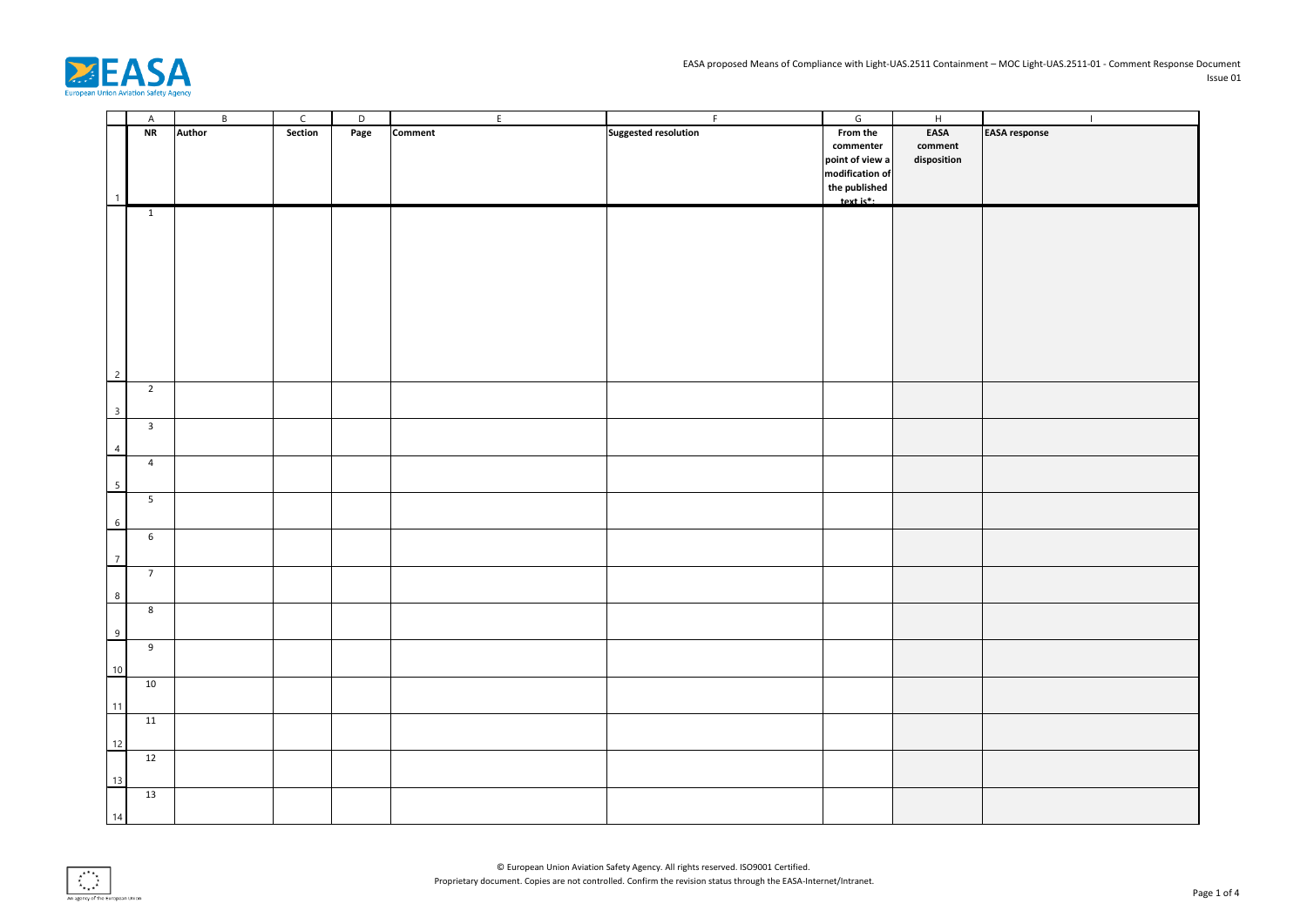

|                | $\overline{A}$ | $\,$ B        | $\mathsf{C}$ | D    | $\mathsf{E}$   | F                           | $\mathsf{G}% _{\mathsf{G}}$ | $\overline{H}$  | $\mathbf{I}$         |
|----------------|----------------|---------------|--------------|------|----------------|-----------------------------|-----------------------------|-----------------|----------------------|
|                | NR             | <b>Author</b> | Section      | Page | <b>Comment</b> | <b>Suggested resolution</b> | From the                    | EASA            | <b>EASA response</b> |
|                |                |               |              |      |                |                             | commenter                   | ${\tt comment}$ |                      |
|                |                |               |              |      |                |                             | point of view a             | disposition     |                      |
|                |                |               |              |      |                |                             | modification of             |                 |                      |
|                |                |               |              |      |                |                             | the published               |                 |                      |
| $\overline{1}$ |                |               |              |      |                |                             | $text is$ <sup>*</sup> :    |                 |                      |
|                | 14             |               |              |      |                |                             |                             |                 |                      |
|                |                |               |              |      |                |                             |                             |                 |                      |
| 15             |                |               |              |      |                |                             |                             |                 |                      |
|                | 15             |               |              |      |                |                             |                             |                 |                      |
|                |                |               |              |      |                |                             |                             |                 |                      |
| 16             |                |               |              |      |                |                             |                             |                 |                      |
|                | 16             |               |              |      |                |                             |                             |                 |                      |
| 17             |                |               |              |      |                |                             |                             |                 |                      |
|                | 17             |               |              |      |                |                             |                             |                 |                      |
|                |                |               |              |      |                |                             |                             |                 |                      |
| 18             |                |               |              |      |                |                             |                             |                 |                      |
|                | 18             |               |              |      |                |                             |                             |                 |                      |
| 19             |                |               |              |      |                |                             |                             |                 |                      |
|                | 19             |               |              |      |                |                             |                             |                 |                      |
|                |                |               |              |      |                |                             |                             |                 |                      |
| 20             |                |               |              |      |                |                             |                             |                 |                      |
|                | 20             |               |              |      |                |                             |                             |                 |                      |
|                |                |               |              |      |                |                             |                             |                 |                      |
| 21             |                |               |              |      |                |                             |                             |                 |                      |
|                | 21             |               |              |      |                |                             |                             |                 |                      |
| 22             |                |               |              |      |                |                             |                             |                 |                      |
|                | 22             |               |              |      |                |                             |                             |                 |                      |
|                |                |               |              |      |                |                             |                             |                 |                      |
| 23             |                |               |              |      |                |                             |                             |                 |                      |
|                | 23             |               |              |      |                |                             |                             |                 |                      |
| 24             |                |               |              |      |                |                             |                             |                 |                      |
|                | 24             |               |              |      |                |                             |                             |                 |                      |
|                |                |               |              |      |                |                             |                             |                 |                      |
| 25             |                |               |              |      |                |                             |                             |                 |                      |
|                | 25             |               |              |      |                |                             |                             |                 |                      |
|                |                |               |              |      |                |                             |                             |                 |                      |
| 26             |                |               |              |      |                |                             |                             |                 |                      |
|                | 26             |               |              |      |                |                             |                             |                 |                      |
| 27             |                |               |              |      |                |                             |                             |                 |                      |
|                | 27             |               |              |      |                |                             |                             |                 |                      |
|                |                |               |              |      |                |                             |                             |                 |                      |
| 28             |                |               |              |      |                |                             |                             |                 |                      |
|                | 28             |               |              |      |                |                             |                             |                 |                      |
| 29             |                |               |              |      |                |                             |                             |                 |                      |
|                | 29             |               |              |      |                |                             |                             |                 |                      |
|                |                |               |              |      |                |                             |                             |                 |                      |
| 30             |                |               |              |      |                |                             |                             |                 |                      |
|                | 30             |               |              |      |                |                             |                             |                 |                      |
|                |                |               |              |      |                |                             |                             |                 |                      |
| 31             |                |               |              |      |                |                             |                             |                 |                      |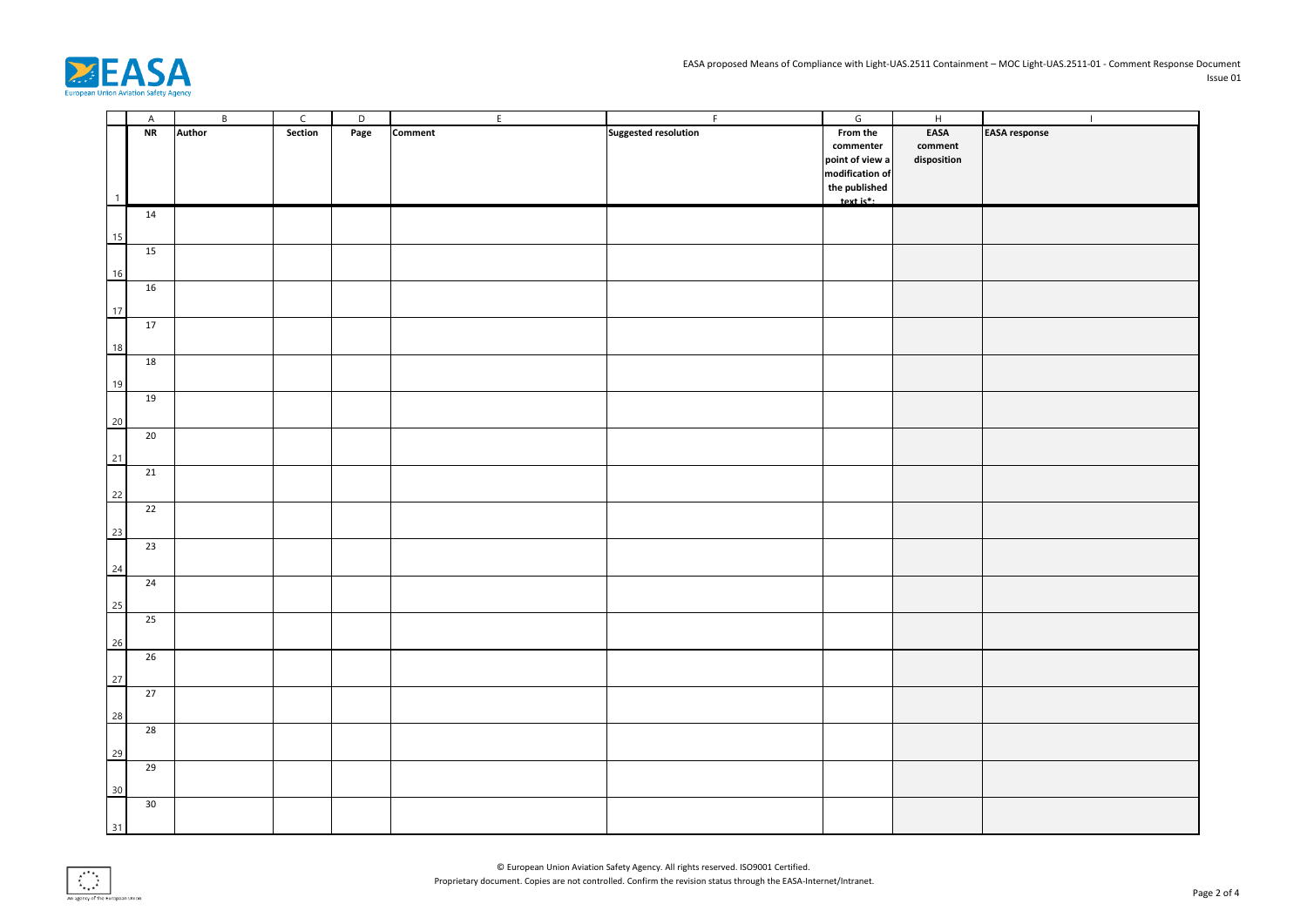

|    | $\overline{A}$ | $\,$ B        | $\mathsf{C}$ | D    | $\mathsf{E}$   | F                           | $\mathsf{G}% _{\mathsf{G}}$ | $\overline{H}$  | $\mathbf{I}$         |
|----|----------------|---------------|--------------|------|----------------|-----------------------------|-----------------------------|-----------------|----------------------|
|    | NR             | <b>Author</b> | Section      | Page | <b>Comment</b> | <b>Suggested resolution</b> | From the                    | EASA            | <b>EASA</b> response |
|    |                |               |              |      |                |                             | commenter                   | ${\tt comment}$ |                      |
|    |                |               |              |      |                |                             | point of view a             | disposition     |                      |
|    |                |               |              |      |                |                             | modification of             |                 |                      |
|    |                |               |              |      |                |                             | the published               |                 |                      |
|    | $\overline{1}$ |               |              |      |                |                             | $text is$ <sup>*</sup> :    |                 |                      |
|    | 31             |               |              |      |                |                             |                             |                 |                      |
|    |                |               |              |      |                |                             |                             |                 |                      |
| 32 |                |               |              |      |                |                             |                             |                 |                      |
|    | 32             |               |              |      |                |                             |                             |                 |                      |
|    |                |               |              |      |                |                             |                             |                 |                      |
| 33 |                |               |              |      |                |                             |                             |                 |                      |
|    | 33             |               |              |      |                |                             |                             |                 |                      |
| 34 |                |               |              |      |                |                             |                             |                 |                      |
|    | 34             |               |              |      |                |                             |                             |                 |                      |
|    |                |               |              |      |                |                             |                             |                 |                      |
| 35 |                |               |              |      |                |                             |                             |                 |                      |
|    | 35             |               |              |      |                |                             |                             |                 |                      |
| 36 |                |               |              |      |                |                             |                             |                 |                      |
|    | 36             |               |              |      |                |                             |                             |                 |                      |
|    |                |               |              |      |                |                             |                             |                 |                      |
| 37 |                |               |              |      |                |                             |                             |                 |                      |
|    | 37             |               |              |      |                |                             |                             |                 |                      |
|    |                |               |              |      |                |                             |                             |                 |                      |
| 38 |                |               |              |      |                |                             |                             |                 |                      |
|    | 38             |               |              |      |                |                             |                             |                 |                      |
| 39 |                |               |              |      |                |                             |                             |                 |                      |
|    | 39             |               |              |      |                |                             |                             |                 |                      |
|    |                |               |              |      |                |                             |                             |                 |                      |
| 40 |                |               |              |      |                |                             |                             |                 |                      |
|    | 40             |               |              |      |                |                             |                             |                 |                      |
| 41 |                |               |              |      |                |                             |                             |                 |                      |
|    | $41\,$         |               |              |      |                |                             |                             |                 |                      |
|    |                |               |              |      |                |                             |                             |                 |                      |
|    | 42             |               |              |      |                |                             |                             |                 |                      |
|    | 42             |               |              |      |                |                             |                             |                 |                      |
| 43 |                |               |              |      |                |                             |                             |                 |                      |
|    | 43             |               |              |      |                |                             |                             |                 |                      |
|    |                |               |              |      |                |                             |                             |                 |                      |
| 44 |                |               |              |      |                |                             |                             |                 |                      |
|    | 44             |               |              |      |                |                             |                             |                 |                      |
|    |                |               |              |      |                |                             |                             |                 |                      |
| 45 |                |               |              |      |                |                             |                             |                 |                      |
|    | 45             |               |              |      |                |                             |                             |                 |                      |
|    | $46\,$         |               |              |      |                |                             |                             |                 |                      |
|    | 46             |               |              |      |                |                             |                             |                 |                      |
|    |                |               |              |      |                |                             |                             |                 |                      |
| 47 |                |               |              |      |                |                             |                             |                 |                      |
|    | 47             |               |              |      |                |                             |                             |                 |                      |
|    | 48             |               |              |      |                |                             |                             |                 |                      |
|    |                |               |              |      |                |                             |                             |                 |                      |